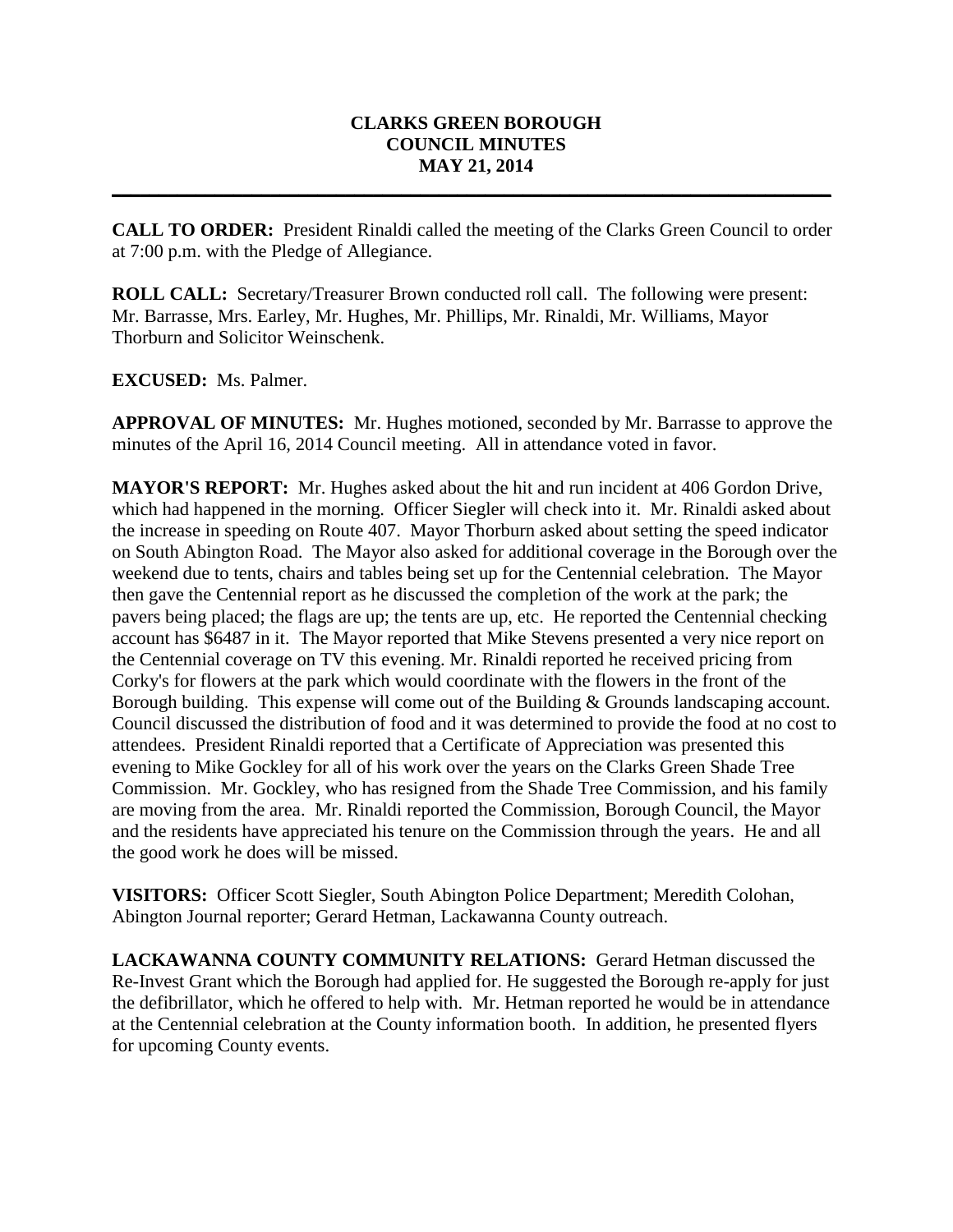**SOLICITOR'S REPORT:** Solicitor Weinschenk talked about the FieldTurf Payment Application #5 in the amount \$90,190.08 which was discussed by Council at the previous meeting, which Solicitor Weinschenk did not attend. The extension of the warranty regarding the subsurface of the field was discussed. He reported there are two separate warranties with respect to the field. One is the product warranty which deals with the turf and any replacement and repair necessary to the synthetic turf. That warranty is for 8 years from the date of completion, which was in April 2013. He then discussed the Design/Build Warranty which was in effect for one (1) year from date of completion, which has expired as of the end of April 2014. Yesterday Sol. Weinschenk was involved with a conference call between the attorneys for FieldTurf, their Operations Manager, their Accounting Department, and Jim Kane. Extension of the warranty was discussed with respect to the Design/Build Contract which would mean any future issues during the next year with respect to the base would be covered. Also discussed was a cap on FieldTurf's liability. Solicitor Weinschenk is asking Council for approval of Application #5 conditioned upon the receipt of FieldTurf's response to issues discussed during the phone conference. Mr. Hughes motioned, seconded by Mr. Phillips to approve payment for Application #5 in the amount of \$90,190.08 contingent upon receipt of FieldTurf's response regarding the subsurface warranty. Solicitor Weinschenk reported these funds would have to come from the \$100,000.00 contingency fund AAJRB has. Mr. Barrasse, Mrs. Earley, Mr. Hughes, Mr. Williams, Mr. Rinaldi and Mr. Phillips voted in favor. Mr. Rinaldi noted the Auditor's report from Murphy, Dougherty and Co. will be given at the June Council meeting.

**TREASURER'S REPORT AND BILL APPROVAL:** The Treasurer's report was presented by Mr. Hughes and was filed for audit. Current fund balances are as follows:

| S  | 23,516.12  |
|----|------------|
|    | 5,278.91   |
|    | 273,226.99 |
|    | 35,242.80  |
|    | 253,208.12 |
|    | 84,921.81  |
|    | 38,238.57  |
| \$ | 713,633.32 |
|    |            |

Checking account balances were reviewed by Mr. Hughes with figures compared to last year's and last month's amounts. Mr. Hughes asked Solicitor Weinschenk about a lien search on the two (2) highest sewer amounts owed. Solicitor Weinschenk replied that the fee for him to conduct a lien search would be \$125.00 per property. After review of current bills paid, Mr. Hughes motioned, seconded by Mrs. Earley to accept the Treasurer's Report and ratify the payment of the bills. Mrs. Earley, Mr. Hughes, Mr. Barrasse, Mr. Rinaldi, Mr. Phillips, and Mr. Williams voted in favor. Mr. Hughes then discussed yearly comparisons on the Budget vs. Actual report. In addition, he presented the current sewer payment report. Mr. Hughes reported on a letter which President Rinaldi had sent to Bill Risse. The letter to Mr. Risse included a copy of a letter received from DCED regarding 2009 Local Share Grant funds. Mr. Risse replied that he will have Michele Breslin coordinate this report which is due June 15. Mr. Hughes then reported that the ARWA audit had been received and was available for Council review. Mr. Hughes has questions on a few items and is asking to be authorized to attend the ARWA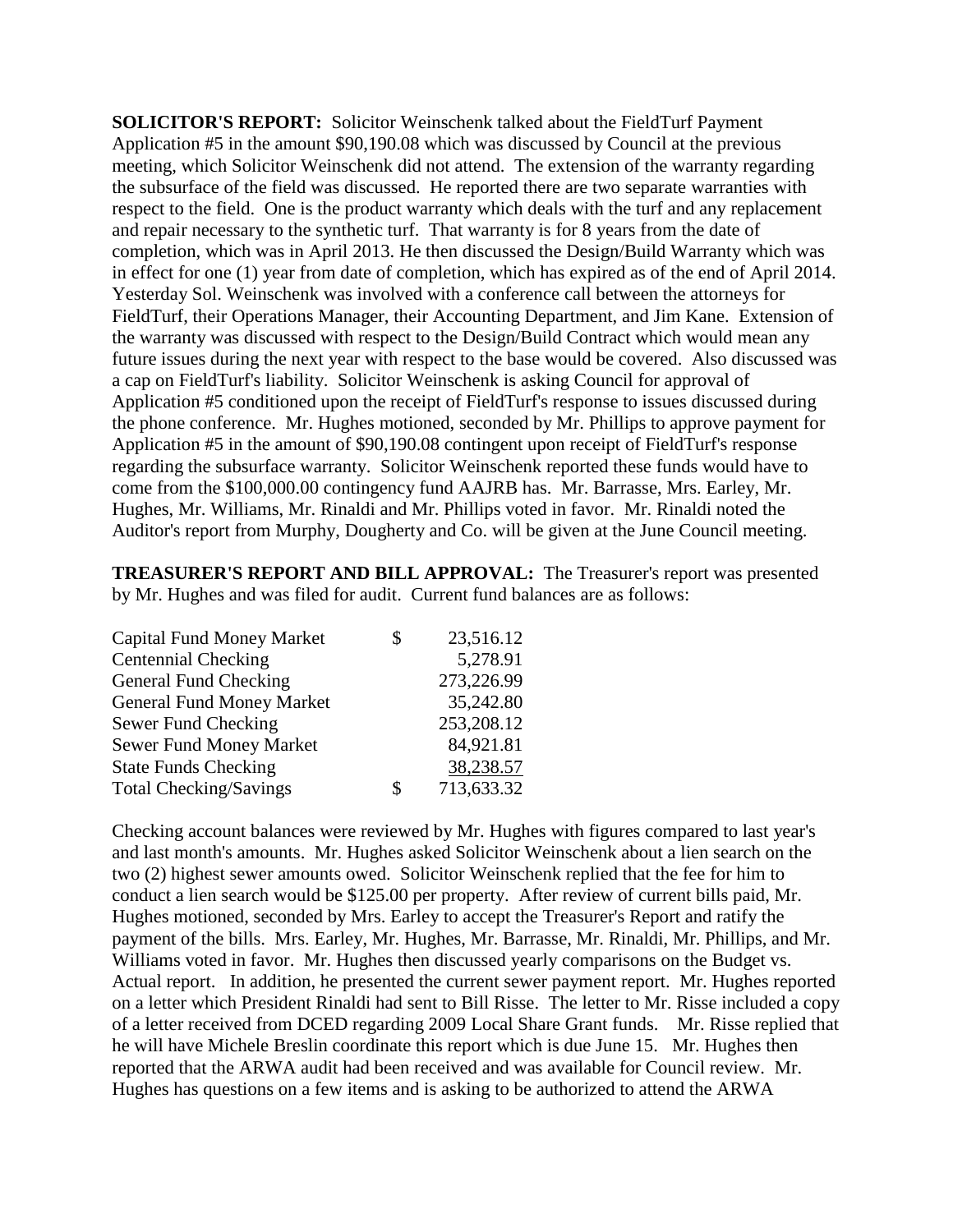meetings. Neither President Rinaldi, nor members of Council had any objections. Mr. Hughes reported the COMCAST payment of \$4,312.00 had been received on May 1. In addition, Mr. Hughes reported a request had been received from the Griffin Pond Animal Shelter for a donation of \$1,000.00. Due to a returned donation check in the past, he is recommending to Council to take no action.

**BUILDING & GROUNDS:** Mr. Phillips discussed the planting of flowers at the park across from the Borough building in preparation for the Centennial. Mr. Hughes offered to donate a perennial from his yard.

**HEALTH & SAFETY:** Mr. Barrasse discussed the District Attorney's office involvement in the Centennial activities which will include finger print kits for children to be provided for the parents to take home. In addition, he and the Mayor reported that a fire truck will be at the Assembly of God Church for the children as well.

**PUBLIC WORKS:** Mrs. Earley reported DPW employee Mike Pehonich, who had a workplace shoulder injury, returned to work yesterday with Dr.'s restrictions for light duty work. He will return to the doctor designated by our insurance company around June 3. She also reported the street sweeper started in the Borough this past Monday. Pipe Services has also started in the Borough working on sewer pipe grouting and checking on sewer pipe joints. The Borough Engineer and DPW employee Dave Kohinsky are working closely with the vendor. Thanks to the effort of our DPW employee Mike Pehonich and the use of South Abington Township's bucket truck, the United States flags have been installed on the telephone poles for the Centennial. Mrs. Earley met with Borough Engineer Jack Scheuer. He received three (3) proposals for work needed to be done on our 5 year plan for the Abington Regional Wastewater Authority. There are three (3) areas on Abington Road that need cured-in-place work are for cracks in pipes as documented by our 2009 TV inspection. Tri-State Grouting submitted a proposal of \$14,750. Insight Pipe Contracting submitted a bit of \$26,165.00 and National Water Main's bid was \$15,000.00. Tri-State Grouting is currently performing work for South Abington Township and can do this work for Clarks Green Borough next week. Solicitor Weinschenk reported that from a legal standpoint, Council can accept the lowest proposal. Mrs. Earley motioned, seconded by Mr. Hughes to accept the Tri-State Grouting proposal of \$14,750.00 to perform work on Abington Road. Mr. Williams, Mr. Rinaldi, Mr. Barrasse, Mrs. Earley, Mr. Phillips and Mr. Hughes voted in favor.

**REFUSE & RECYCLING:** There was no report due to Ms. Palmer's absence.

**PERSONNEL:** Mr. Williams discussed DPW employee Dave Kohinsky's interest in assuming the position of acting Roadmaster. Mr. Williams distributed and discussed pay rates for surrounding municipalities and talked about the current job description for the Borough DPW Foreman. Mr. Phillips discussed having Mr. Kohinsky act in the supervisor capacity through the reporting period for the Abington Regional Wastewater Authority in an effort to review the result of paperwork involved. Council discussion ensued regarding placing the ad, maintaining paperwork and obtaining the best qualified candidate for the position. In addition, Mr. Williams reported he received a call from assistant secretary/treasurer Sharon Barrett to inform him that the temporary summer worker has started. His pay rate last year was \$8.50 per hour and she